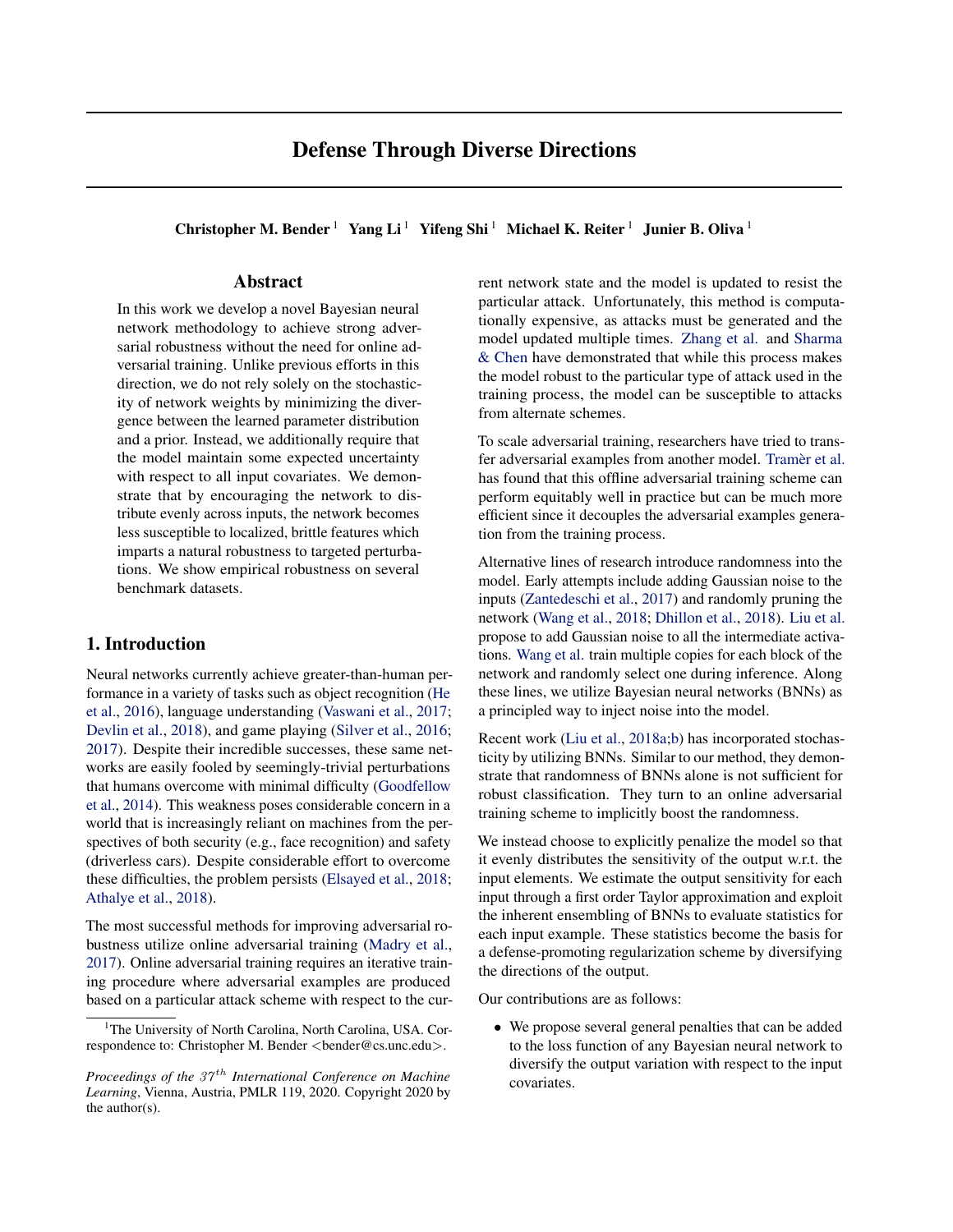- <span id="page-1-0"></span>• We demonstrate that increased output diversity leads to natural adversarial robustness, without requiring online adversarial training.
- We show that models trained with our diversity inducing penalties generalize to a variety of attack schemes.

This work begins with a review of Bayesian neural networks and the adversarial problem. We then discuss our motivations and methods for improving model robustness. Finally, we illustrate our methods on several datasets and discuss the implications. Particularly, we show that our method improves robustness over state-of-the-art BNN methods [\(Liu](#page-9-0) [et al.,](#page-9-0) [2018b\)](#page-9-0), all without online adversarial training.

# 2. Background & Related Work

In this section we provide an overview of background material and related work.

#### 2.1. Bayesian Neural Networks

In the context of supervised deep learning, a conventional neural network seeks to perform some variant of a classical functional estimation task, to learn a *point estimate* of the optimal function in the chosen functional space that maps each input from the input space to its corresponding output in the output space. However, such an estimate does not consider, and thus cannot effectively adapt to, the inherent uncertainty throughout the training procedure (e.g., data collection, random initialization of network weights). Such deficiency leads to problems including over-fitting and overly confident predictions.

To remedy this deficiency, a *Bayesian neural network* (BNN), introduced in the same vein as continuous stochastic processes such as the Gaussian process, seeks to directly model the distribution, whose density we denote as  $p$ , over random functions

$$
f \sim p(f), \ f: \mathbb{X} \mapsto \mathbb{O}
$$

where  $X$  and  $\mathbb O$  denote the input and the output spaces, respectively. However, directly learning such a distribution can be arduous as functional spaces are usually infinitedimensional. Utilizing the fact that neural networks can be regarded as universal approximators for functions [\(Hornik](#page-9-0) [et al.,](#page-9-0) [1989\)](#page-9-0), a distribution over random functions can be thought of as a choice over of neural networks. We materialize such connection through learning a distribution over the network weights. More specifically, in assuming that the network weights are random and distributed according to a prior distribution  $P(\mathbf{w})$ , a BNN seeks to learn the posterior distribution of the network weights, w, given the available data, i.e.  $P(\mathbf{w}|D)$ .

While a clever idea, learning  $P(\mathbf{w}|D)$  is prohibitively expen-

sive even for moderately sized networks because of the highdimensional integral that needs to be evaluated. Borrowing ideas from variational inference and the recent success of unsupervised methods like the *variational auto-encoder* [\(Kingma & Welling,](#page-9-0) [2014\)](#page-9-0), [Blundell et al.](#page-8-0) propose to learn a *variational posterior distribution*,  $q(\mathbf{w}|\theta)$ , to approximate the true posterior by optimizing the following objective

$$
\max_{\theta} \ \mathbb{E}_{q(\mathbf{w}|\theta)}\left(\log P((D|\mathbf{w})) - \mathrm{KL}\left(q(\mathbf{w}|\theta)||p(\mathbf{w})\right) \right)
$$
 (1)

which is the *evidence lower bound* (ELBO) for the data likelihood. The expectation term ensures the learnt variational posterior distribution is informed by the data, and the KL divergence acts as a regularizer over the weights. Although technically any choice of the variational posterior and prior distributions pair is possible, the convention, which we adopt in this work, is to choose both to be independent Gaussians where we learn the mean and variances of the variational posterior distribution. One benefit of deploying a BNN, which we exploit in our proposed framework, is that for one input one can  $draw$  multiple functions  $f$ , which in practice is actualized by drawing a set of different weights from the posterior distribution  $P(\mathbf{w}|D)$ , to form an ensemble of inferences for various purposes, such as assessing the uncertainties in predictions, gradient evaluations, etc. In this work, we exploit the network's variation to control how much sensitivity we expect from each input element.

#### 2.2. Adversarial Attack

Adversarial examples are constructed by making small perturbations to the input that induce a dramatic change in the output. Attacks are typically broken down into two categories: white and black box attacks. The exact definition of both methods vary, but we will use the following definition in this work. In the white box setting, the attack has access to the training data set, the fully specified underlying model, and the loss functions. Attacks are found by performing gradient ascent with respect to the input. In the black box setting, the attacker has access to the training data and the loss functions but does not have access to the underlying model parameters. A black box attack can then be constructed by using a stand-in network trained on the same data with the same loss. Previous works have shown that these examples are still effective against a variety of other models [\(Liu et al.,](#page-9-0) [2016;](#page-9-0) Tramèr et al., [2017b\)](#page-10-0).

The attacker's goal is:

$$
\max_{\|\varepsilon\|_p < \varepsilon_{\max}} \mathbb{E}\left[\mathcal{L}\left(f(\mathbf{x} + \varepsilon; \theta), \mathbf{y}\right)\right]
$$
 (2)

where  $\varepsilon$  is the attack perturbation, p is the norm (typically taken to be  $\infty$ ),  $\varepsilon_{\text{max}}$  is the attack budget (the maximum perturbation),  $\mathcal L$  is the loss,  $f$  is the network,  $x$  is the input,  $\theta$  is the network parameters, and y is the truth.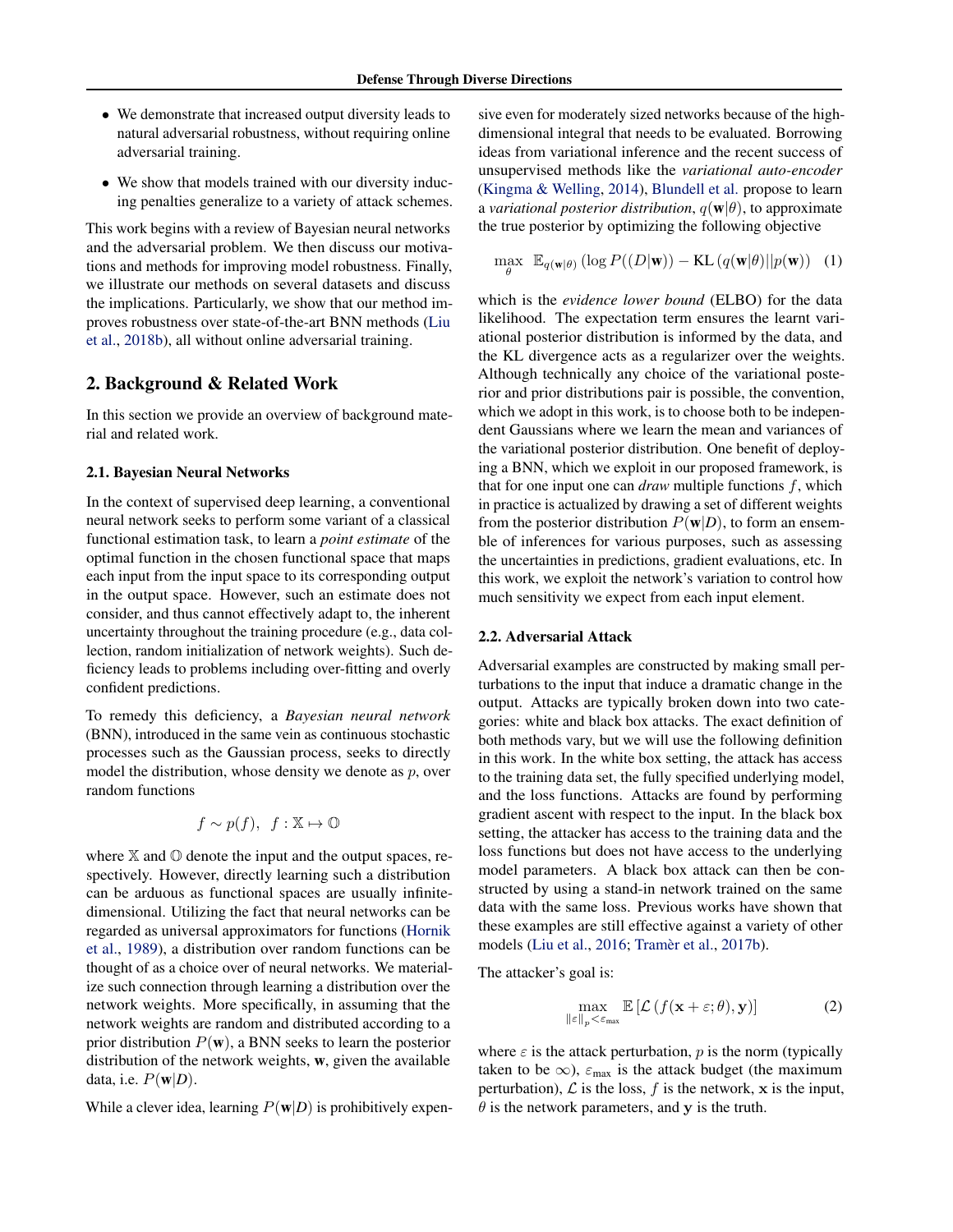<span id="page-2-0"></span>Typically the attack methods generate the adversarial examples by leveraging the gradient of the loss function with respect to the inputs. The Fast Gradient Sign Method (FGSM) [\(Goodfellow et al.,](#page-9-0) [2014\)](#page-9-0), for instance, takes one step along the gradient direction to perturb an input by the amount  $\varepsilon$ :

$$
x_{adv} = x + \varepsilon \cdot \text{sign}(\nabla_x \mathcal{L}(f(\mathbf{x}; \theta), \mathbf{y})). \tag{3}
$$

Projected Gradient Descent (PGD) [\(Madry et al.,](#page-9-0) [2017\)](#page-9-0) generalizes FGSM by taking multiple gradient updates:

$$
x_k = x_{k-1} + \alpha \cdot \text{sign}(\nabla_x \mathcal{L}(f(\mathbf{x}; \theta), \mathbf{y})), \qquad (4)
$$

where  $\alpha$  is the step size. After each update, PGD projects the perturbed inputs back into the  $\varepsilon$ -ball of the normal inputs.

There are also other types of attacks, such as C&W attack [\(Carlini & Wagner,](#page-8-0) [2017\)](#page-8-0), Jacobian Saliency Map Attack (JSMA) [\(Papernot et al.,](#page-9-0) [2016\)](#page-9-0) and DeepFool [\(Moosavi-](#page-9-0)[Dezfooli et al.,](#page-9-0) [2016\)](#page-9-0). Among all the attack methods, PGD is regarded as the strongest attack in terms of the  $L_{\infty}$  norm.

### 2.3. Adversarial Defense

The goal of adversarial defense is to render all (bounded) perturbations ineffective against a model. It is necessary to bound the perturbation or the attack could simply replace an input with an example from a different distribution or class. A simple intuition to achieve this would be to require that the model be Lipschitz smooth such that

$$
||f(\mathbf{x} + \varepsilon; \theta) - f(\mathbf{x}; \theta)|| < C ||\varepsilon||.
$$
 (5)

Unfortunately, estimating the Lipschitz coefficient  $C$  for an arbitrary network can be extremely difficult, making optimizing over it nontrivial. Cissé et al. has attempted to control the Lipschitz coefficient of each layer in the network and, therefore, the network as a whole.

Recent works have introduced a number of defense methods, such as distillation [\(Papernot et al.,](#page-9-0) [2016\)](#page-9-0), label smoothing [\(Hazan et al.,](#page-9-0) [2016\)](#page-9-0), input denoising [\(Song et al.,](#page-9-0) [2017\)](#page-9-0), feature denoising [\(Xie et al.,](#page-10-0) [2019\)](#page-10-0), gradient regularization [\(Ross & Doshi-Velez,](#page-9-0) [2018\)](#page-9-0), and preprocessing based approaches [\(Das et al.,](#page-8-0) [2017;](#page-8-0) [Guo et al.,](#page-9-0) [2017;](#page-9-0) [Buckman et al.,](#page-8-0) [2018\)](#page-8-0). Most of these defenses have unfortunately been defeated by subsequent attacks.

The most popular adversarial defense technique incorporates adversarial examples in the training process [\(Madry](#page-9-0) [et al.,](#page-9-0) [2017\)](#page-9-0). Online adversarial training requires generating new examples throughout the training process to map out the local region around known examples and require that the region map to the expected output. Unfortunately, while this approach does produce a robust defense, it is computationally expensive.

[Pang et al.](#page-9-0) utilize a diversity promotion scheme across several, independently-trained, non-Bayesian networks. They promote diversity by encouraging the distribution of the probabilities across all classes, excluding the true class, should be different for each independent model. Our method could be considered a generalization that uses a diversity promotion penalty that is not unique to the classification problem and that uses a stochastic ensembling scheme instead of a deterministic scheme. The stochastic scheme allows access to a potentially unlimited number of models instead of the fixed number chosen at the outset of the training process. Several other methods utilize different forms of ensembling to improve robustness, e.g., [\(Sharif et al.\)](#page-9-0).

Most similar to our work, ADV-BNN [\(Liu et al.,](#page-9-0) [2018b\)](#page-9-0) attempts to use BNN to combat adversarial attack. Their proposed method is dependent on online adversarial training and aims to incorporate it into the standard ELBO objective, Eq. [\(1\)](#page-1-0), as a min-max problem. In contrast, our proposed methodology does not require online adversarial training, and achieves better performance on CIFAR-10 compared to ADV-BNN.

#### 2.3.1. OBFUSCATED GRADIENTS

[Athalye et al.](#page-8-0)warn of a failure mode in defense methods that they term "obfuscated gradients," where seemingly high adversarial accuracy is only superficial. Networks that achieve apparent improvements in white box attacks through obfuscated gradients do so by making it difficult for an attacker to find  $\varepsilon$ . However, successful  $\varepsilon$  still exist, which indicates that the network has not increased adversarial accuracy despite its improved adversarial test accuracy. Distinguishing between whether a defense mechanism has increased adversarial accuracy or merely increased attack difficulty is nontrivial. Typical methods rely on comparing white-box and black-box attacks. A strong indication that a defense is obfuscating gradients is when black-box attacks are successful while white-box attacks fail (low black-box accuracy and high white-box accuracy). A defense with high-white box accuracy and fair black-box accuracy is indicative of a mixture of obfuscated gradients and substantive adversarial accuracy improvement.

# 3. Motivation

Our primary motivation comes from the observation that the fewer inputs an attack needs to perturb, the less robust a model is. Therefore, we wish to diversify the importance of each input to the output. Alternatively, we wish to reduce the sensitivity of the output to variations in each input, possibly weighted by some foreknowledge of input uncertainty.

Since adversarial examples are best known for image recognition due to the dramatic difference in human robustness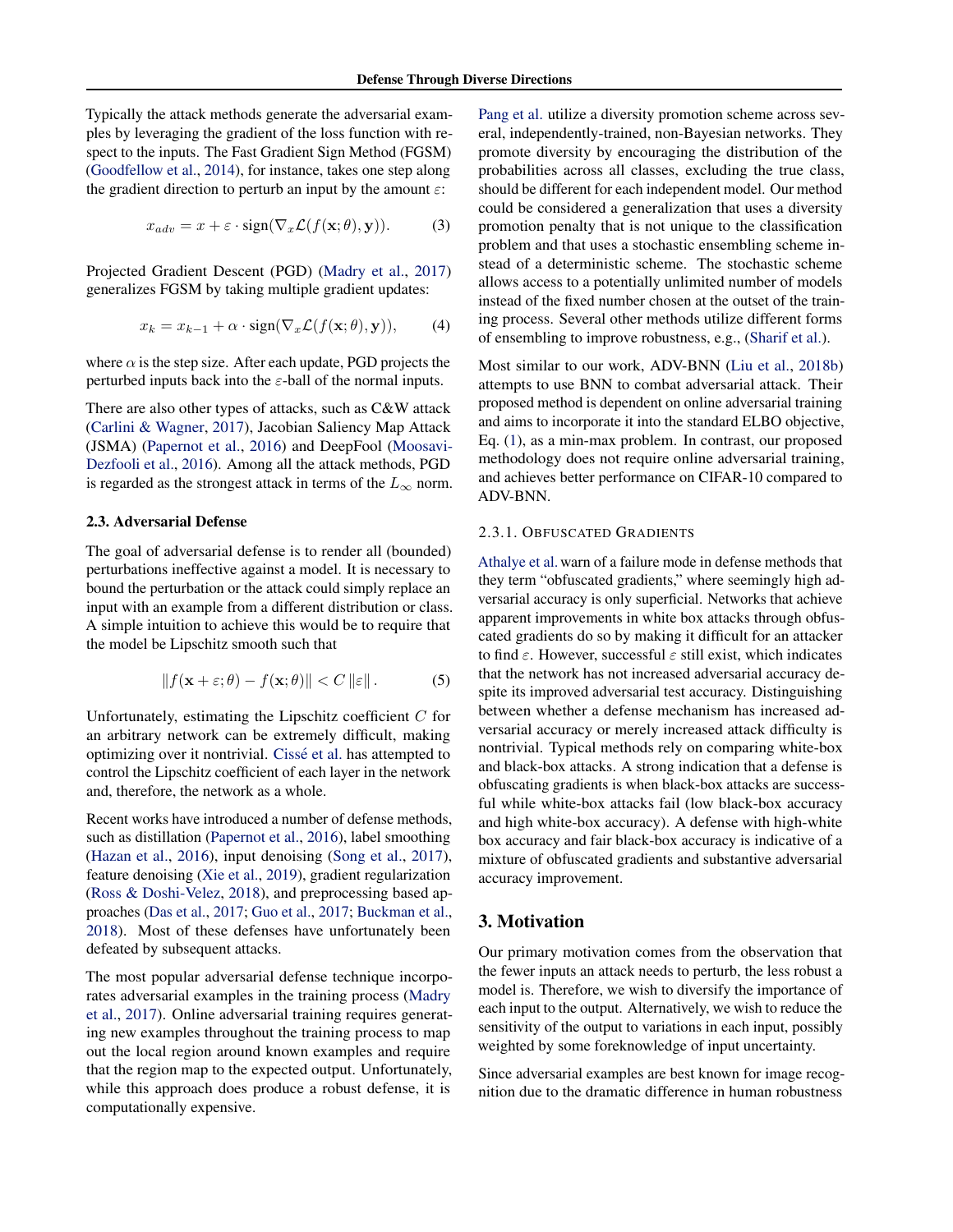<span id="page-3-0"></span>versus machine robustness, we attempt to provide some intuition in this setting. For the general image setting, the object of interest may exist anywhere in image, and there is no way to know ahead of time which pixels are more reliable. Therefore, we assume that, on average, the sensitivity due to any single pixel should be roughly equal. So, we estimate the sensitivity per pixel, normalize across pixels, and penalize any divergence from our expectation.

We can estimate the sensitivity of the mth output,  $\delta y_m$ , with respect to the expected sensitivity of the dth input,  $\delta x_d$ , through a truncated Taylor series

$$
\delta y_{m,d}(\mathbf{x}) \equiv y_m(\mathbf{x} - \delta \mathbf{x}_d) - y_m(\mathbf{x}) \tag{6}
$$

$$
\approx \delta \mathbf{x}_d^T \frac{\partial y_m(\mathbf{x})}{\partial \mathbf{x}} = \delta x_d \frac{\partial y_m(\mathbf{x})}{\partial x_d} \tag{7}
$$

and collecting across inputs

$$
\delta \mathbf{y}_m(\mathbf{x}) \approx \delta \mathbf{x} \odot \nabla y_m(\mathbf{x}) \tag{8}
$$

where  $\delta y_m$  is a length D vector corresponding to the sensitivity of the mth output with respect to each input. For simplicity, we assume there is only one output and drop the dependence on m.

There are several ways to normalize the result across inputs. We choose to normalize by the  $L_2$  norm. For datasets where each input is equitably important/reliable,  $\delta x_d = \delta x$  and the normalized result becomes

$$
\mathbf{u}_y(\mathbf{x}) = \delta \mathbf{y}/||\delta \mathbf{y}||_2 = \nabla y/||\nabla y||_2 \tag{9}
$$

where  $\mathbf{u}_y(\mathbf{x})$  is the direction of the gradient of the the output with respect to the input, x.

This result means that we expect the direction of the output gradient to be uniformly distributed over the unit hypersphere. In terms of the loss surface, all directions become equally likely.

$$
\mathbf{u}_y \sim U_{\rm sph}(\mathbf{u})\tag{10}
$$

In the event where the input uncertainty varies, the distribution would be uniformly distributed over a hyper-ellipsoid.

## 4. Method

Typically, neural networks are supervised to map an input to an output. We use the approximation from Sec. [3](#page-2-0) to further supervise the uncertainty of the output. However, all networks have some inherent uncertainty (e.g., from random initializations) that changes the expected sensitivity. We execute  $K$  draws of the BNN and include additional penalties that attempt to maintain the expected distribution of the output sensitivity. We experiment with a variety of penalties based on this premise. For the sake of brevity, we drop the dependence of  $\mathbf{u}_y$  on **x**.

### 4.1. Entropy and Variances

As motivated previously, in order to increase the network's robustness against adversarially perturbed input, we encourage the network to maintain, and hence to evenly distribute, some expected sensitivity with respect to all input covariates. We materialize this idea by encouraging the normalized gradient in Eq. (9) to be uniformly distributed over the unit hypersphere, which in turn is equivalent to maximizing the entropy of  $\mathbf{u}_y$ , denoted as  $H(\mathbf{u}_y)$ , because  $\mathbf{u}_y$  is bounded within the unit hypersphere. However, as a function of the network weights **w**, the density of  $\mathbf{u}_y$  is intractable even for moderate-sized network, making maximizing  $H(\mathbf{u}_y)$ directly prohibitively expensive and impractical in practice.

In a simplified setting where the elements are independent, maximizing the sum of the variances of each element is equivalent to maximizing the entropy of the random vector.

Proposition 1. *Given a random vector* X  $(X_1, X_2, \dots, X_D)^T$  where its elements are indepen $d$ ent and  $X_i \in [a_i,b_i]$  for all i, there exists a monotonically *increasing relationship between the entropy of*  $X$ *,*  $H(X)$ *, and the sum of the variances of each element of X,*  $\sum_i \mathbb{V}ar(X_i)$ .

Proposition 1 indicates that maximizing the entropy of  $X$  is equivalent to maximizing  $\sum_i \text{Var}(X_i)$ . See Appendix A for the proof. While  $\mathbf{u}_y$  is not independent in our case, we use Prop. 1 as an analogy and adopt the sum of the variances of the elements of  $\mathbf{u}_y$  as a surrogate for  $H(\mathbf{u}_y)$ .

### 4.2. Direct Loss

A simple method might be to maximize the sum over inputs of the variance of  $\mathbf{u}_y$  across the K draws

$$
\sum_{d=1}^{D} \mathbb{V}\text{ar}\left[u_{y,d}\right].\tag{11}
$$

However, since  $\mathbf{u}_y$  is a unit vector, this loss degenerates and only serves to minimize the average value of the output sensitivity

$$
\sum_{d=1}^{D} \mathbb{V}\text{ar}\left[u_{y,d}\right] = \mathbb{E}\left[\sum_{d=1}^{D} u_{y,d}^{2}\right] - \sum_{d=1}^{D} \mathbb{E}\left[u_{y,d}\right]^{2} \quad (12)
$$

$$
= 1 - \sum_{d=1}^{D} \mathbb{E}\left[u_{y,d}\right]^{2}. \quad (13)
$$

Since we wish to maximize the variances w.r.t.  $\mathbf{u}_y(\mathbf{x})$  we consider the mean penalty  $\Omega_M(x)$ :

 $\overline{d=1}$ 

$$
\Omega_M(\mathbf{x}) = \sum_{d=1}^D \mathbb{E}\left[u_{y,d}\right]^2.
$$
 (14)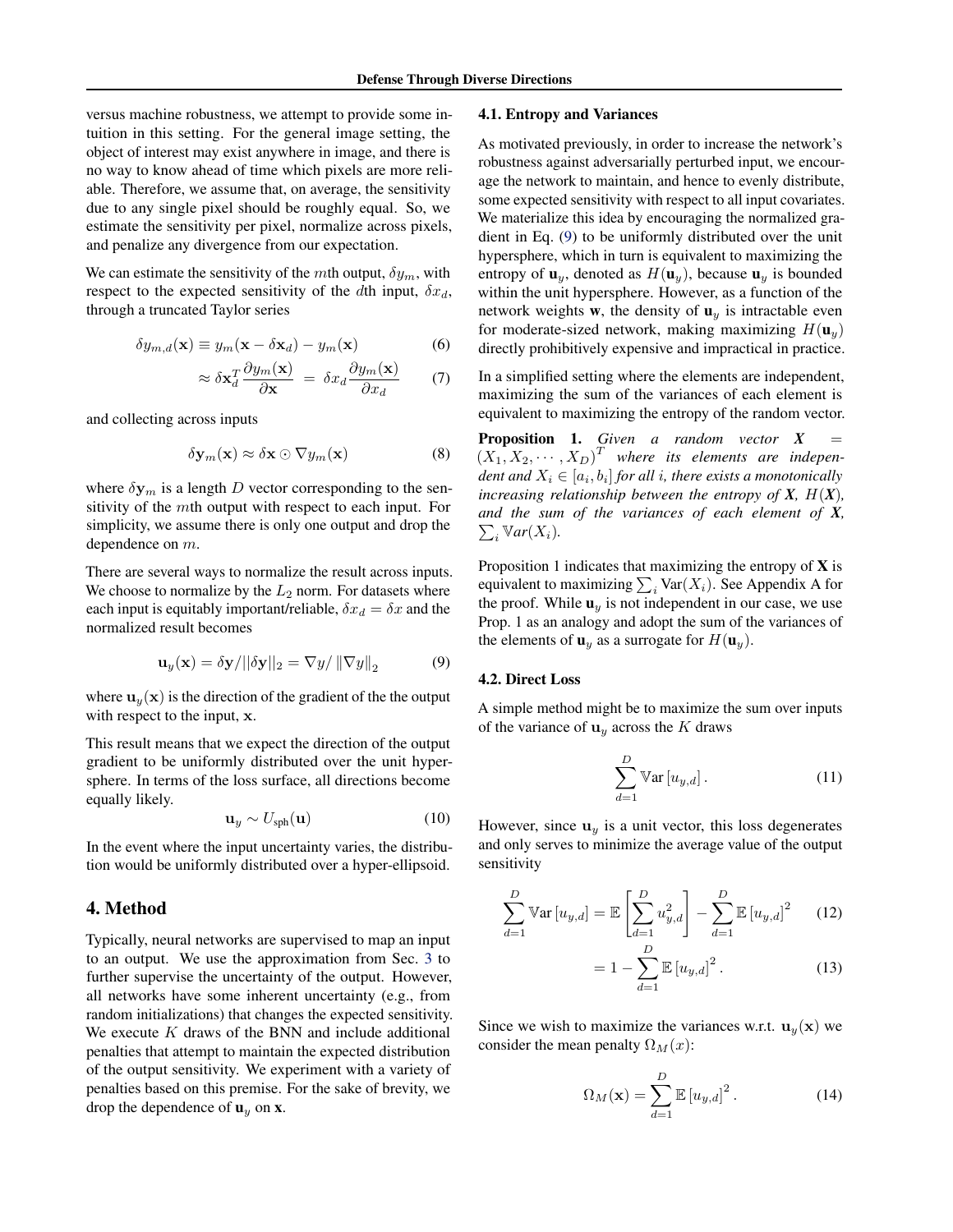### <span id="page-4-0"></span>4.3. MinVar

While Equation [\(14\)](#page-3-0) increases the total variance across inputs, it does not necessarily encourage diversity. We consider several additional penalties to include with Eq. [\(14\)](#page-3-0) that do increase diversity.

A simple penalty to increase the minimum variance over dimensions is

$$
\Omega_{V,1}(\mathbf{x}) = -\min_{d} \mathbb{V}\text{ar}\left[u_{y,d}\right].\tag{15}
$$

Equation (15) exploits the fact that the sum (over dimensions) of the variance is fixed. Therefore, increasing the minimum necessarily decreases the other values. In theory, as the network trains, the minimum element changes and eventually all the elements converge to the same variance.

Unfortunately, since the loss only supervises one pixel at a time, the minimum shifts across a few elements and never influences the pixels with the largest variance. We consider two simple methods to correct this difficulty. One is to supervise all the pixels simultaneously by replacing the min operation with a soft-min weighted sum so that Eq. (15) becomes

$$
\Omega_{V,2}(\mathbf{x}) = -\sum_{d=1}^{D} \text{softmax}(\alpha u_{y,d}) \cdot \text{Var}\left[u_{y,d}\right] \qquad (16)
$$

where  $\alpha$  corresponds to the temperature. However, since the sum of the variances is fixed and this loss attempts to increase the variance of all pixels simultaneously, we find that it can result in a counterproductive competition across pixels.

A more direct method to supervise the variance is to minimize the distance between the observed variance and the expected variance of  $1/N$ . Using the Euclidean distance, Eq. (15) becomes

$$
\Omega_{V,3}(\mathbf{x}) = \sum_{d=1}^{D} (\text{Var}\left[u_{y,d}\right] - 1/D)^2.
$$
 (17)

We find that this final representation yields the best results amongst the variance encouraging losses and choose it as the variance penalty  $\Omega_V(\mathbf{x})$ .

### 4.4. Non-Sparse Promoting Losses

Directly encouraging the model to match a specific distribution's second order moment may be too strict a requirement. As an alternative to matching the second moment of the uniform hypersphere, we consider penalizing  $small L_1$  norms of  $\mathbf{u}_y$ . By requiring that the  $L_1$  norm be large, we bias the network away from over reliance on a few features and encourage greater diversity across the input covariates. Unlike in the variance-based losses, the network does not have to

match each input direction to the same value. This allows for increased flexibility while still maintaining the same intuitive effect on the diversity of dependence. The added penalty becomes

$$
\Omega_S(x) = -\mathbb{E}\left[\left\|\mathbf{u}_y\right\|_1\right].\tag{18}
$$

### 4.5. Batch Loss

We summarize the full possible loss of our model with respect to posterior parameters,  $\mathcal{L}(\theta)$ , with all the above penalties, a supervised loss l and a batch of data  $\{(x_n, y_n)\}_{n=1}^N$ :

$$
\mathcal{L}(\theta) = \frac{1}{N} \sum_{n=1}^{N} \left[ l(x_n, y_n) + \lambda_M \Omega_M(x_n) + \lambda_V \Omega_V(x_n) + \lambda_S \Omega_S(x_n) \right].
$$
\n(19)

We vary Eq. (19) below, by setting various penalty weights  $\lambda$  to zero.

#### 4.6. Further Benefits of Adversarial Training

Finally, we test the benefits of offline adversarial training (Tramèr et al.,  $2017a$ ) in addition to the diversity inducing penalties. Adversarial examples are pre-computed from a trained, non-Bayesian neural network of a matching architecture and then added statically to the training set. Thus, this form of defense is more efficient than online adversarial training, which requires on-the-fly computation of adversarial examples.

# 5. Experiments

In this section we explore the effect of inducing diversity on a variety of open-source datasets.

#### 5.1. Penalty Shorthand

We present our results by adding different combinations of the diversity-encouraging penalties in Sec. [4.](#page-3-0) To declutter the results, we use the following shorthand to refer to the different penalties we apply to the model. The unit gradient mean penalty, Eq. [\(14\)](#page-3-0), is given as "M;" the variance penalty, Eq.  $(17)$ , by "V;" the non-sparse penalty, Eq.  $(18)$ , by "S;" and any offline training by "Off." We additionally denote when a network is Bayesian by prepending the network name with a "B." For example, the case where we use a Bayesian VGG16 with the mean and variance penalty is shorthanded as "BVGG16-M-V."

As mentioned previously, all adversarial examples appended to the training set for offline training were constructed using conventional networks with matching architectures. Aside from the models trained with offline adversaries, we do not include any form of data augmentation.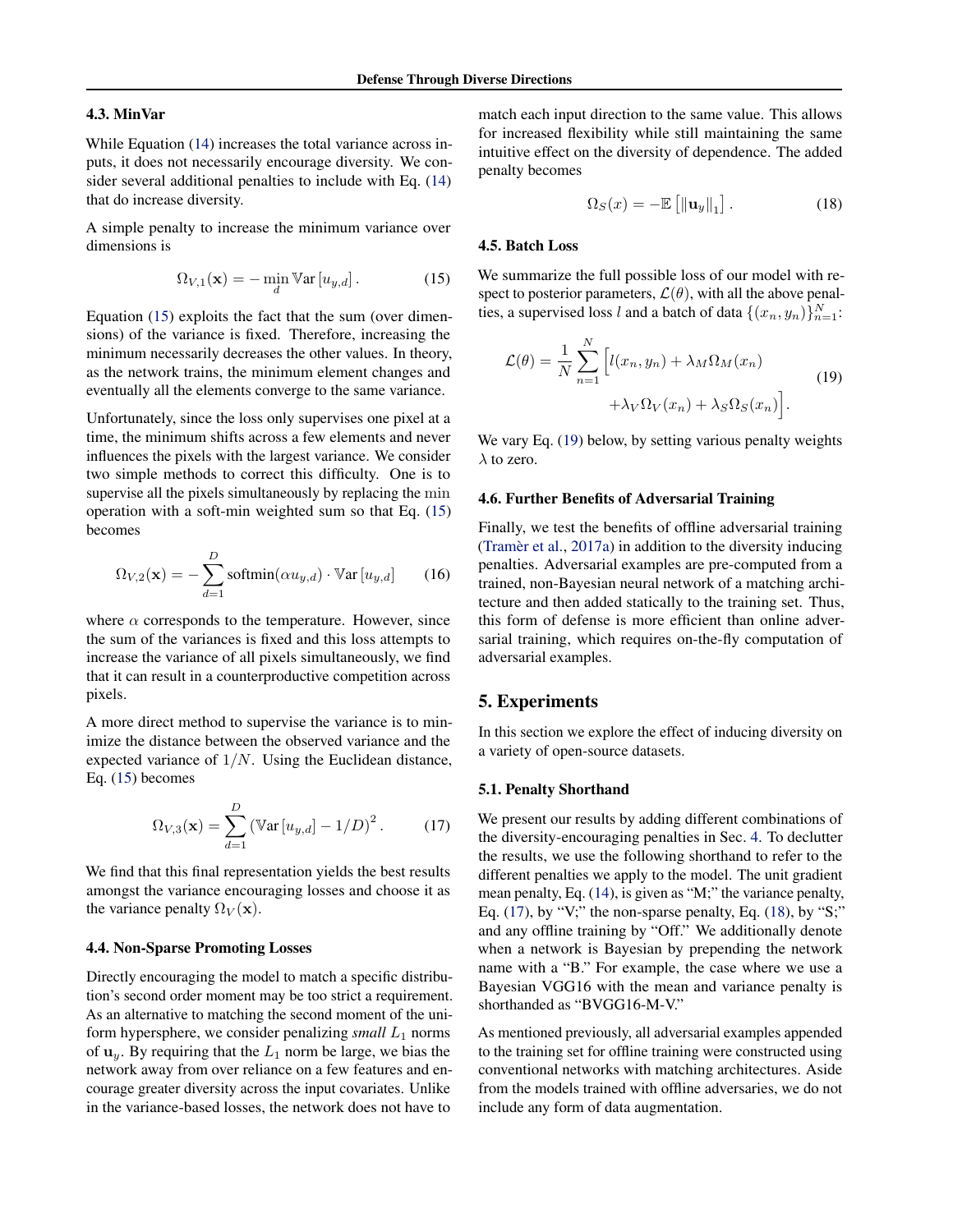### <span id="page-5-0"></span>5.2. Practical Considerations

In this section we discuss several practical steps taken to implement various networks and diversity-promoting penalties. We utilize TensorFlow [\(Abadi et al.,](#page-8-0) [2015\)](#page-8-0) and Tensorflow Probability [\(Dillon et al.,](#page-8-0) [2017\)](#page-8-0) to implement the general and probabilistic components of our models, respectively. During training, the classification loss is assessed per network draw and then averaged. During inference and attack, ensembling is performed by averaging the logits over draws.

#### 5.2.1. DRAWING FROM THE BAYESIAN NETWORK

Since we optimize over statistics of the probabilistic network, we require multiple network samples for the same input data. A simple method to exploit extant parallelisms in most neural network frameworks would be to duplicate each element in the batch  $K$  (the number of draws) times. Unfortunately, Bayesian networks implement the Bayesian layers using either FlipOut [\(Wen et al.,](#page-10-0) [2018\)](#page-10-0) or the reparameterization trick [\(Kingma & Welling,](#page-9-0) [2014\)](#page-9-0) to efficiently draw parameters that are *shared* across each element in the batch. While this shortcut is sufficient to decorrelate training gradients, it is not sufficient to obtain the level of independence required to inform our methods. As a result, we resort to executing the network K times for *each batch*.

This becomes prohibitively expensive for networks of sufficient depth. To offset some of this cost, we break our networks into two parts. In the first part, the layers are constructed in the conventional fashion without Bayesian components. We will refer to this component of our models as the deterministic network. After the deterministic network, we construct a Bayesian network. The deterministic component is executed once per batch and the Bayesian component,  $K$  times. The gradient that informs diversity promotion is still taken with respect to the input of the full network. This means that while the deterministic component does not directly add variation it is still trained to encourage overall network diversity. The specifics of where the transition between determinism and Bayesian can be found in each experiment's section. In general, we found that it was sufficient to set the last quarter of the network as Bayesian and use  $K = 10$  draws.

### 5.2.2. ATTACK SCHEMES

We test our defense against two types of common attacks: the Fast-Gradient Sign Method (FGSM) and Projected Gradient Descent (PGD). We deploy both  $L_{\infty}$  and  $L_2$  attacks. Black box attacks are performed using examples from external sources when available. All attacks are performed using the Adversarial Robustness Toolbox [\(Nicolae et al.,](#page-9-0) [2018\)](#page-9-0) and use the same number of network draws as are used in training.

| Table 1. Adversarial accuracy $(\%)$ on MNIST with various combi- |  |
|-------------------------------------------------------------------|--|
| nations of diversity promotion against $L_{\infty}$ attacks.      |  |

| ັ້             | ັ           | --   |           |
|----------------|-------------|------|-----------|
| Method         | <b>FGSM</b> | PGD  | Black-Box |
| <b>CNN</b>     | 36.8        | 2.6  | 57.8      |
| <b>BNN</b>     | 55.2        | 0.9  | 56.4      |
| <b>BNN-Off</b> | 40.0        | 2.1  | 93.6      |
| М              | 93.0        | 55.2 | 60.1      |
| $M-V$          | 94.0        | 70.0 | 61.8      |
| $M-S$          | 96.3        | 94.0 | 54.3      |
| $M-V-S$        | 97.2        | 95.8 | 59.8      |
| M-S-Off        | 97.6        | 95.8 | 89.9      |
| M-V-S-Off      | 97.4        | 94.5 | 90.6      |

# 5.3. MNIST

We test our diversity induced models on MNIST [\(LeCun &](#page-9-0) [Cortes,](#page-9-0) [2010\)](#page-9-0). For these tests we use a simple CNN with three convolutional layers followed by two fully connected layers. Since this network is fairly shallow, we compose the deterministic part of the network using the first two convolutional layers and use Bayesian layers for the final convolutional and both fully connected layers. When the corresponding penalty is used, the loss hyperparameters are:  $\lambda_M = 20$ ,  $\lambda_V = 40$ , and  $\lambda_S = 40$ .

Table 1 shows the accuracy of the model when trained using different combinations of diversity inducing penalties and adversarial training against  $L_{\infty}$  attacks with a maximum attack budget of 0.3. All models obtain better than 99% standard accuracy. Black box attacks were obtained using examples from an open repository.<sup>1</sup>

When only the mean penalty (Eq. [\(14\)](#page-3-0)) is imposed, the model shows modest improvements in both forms of attack; indicating that the defense has succeeded in improving the robustness of the model against attack. While this defense has not completely succeeded in overcoming attacks, it is a positive step. As we include additional penalties, we observe that the white-box attack improves, most notably with the inclusion of the non-sparse penalty (Sec. [4.4\)](#page-4-0). However, these models generally show a slight *decrease* in black-box performance. We infer that these penalties tend to cause the model to over fit the defense by obfuscating gradients. Fortunately, offline adversarial training appears to sufficiently augment the training set so that the defenses can generalize.

### 5.3.1. MNIST ACCURACY EVOLUTION

Figure [1](#page-6-0) illustrates how the adversarial accuracy evolves over the training process. We chose to train for 100 epochs to give the defenses adequate opportunity to influence the model. Figure [1a](#page-6-0) shows attack accuracy against the FGSM

<sup>1</sup> https://github.com/MadryLab/mnist challenge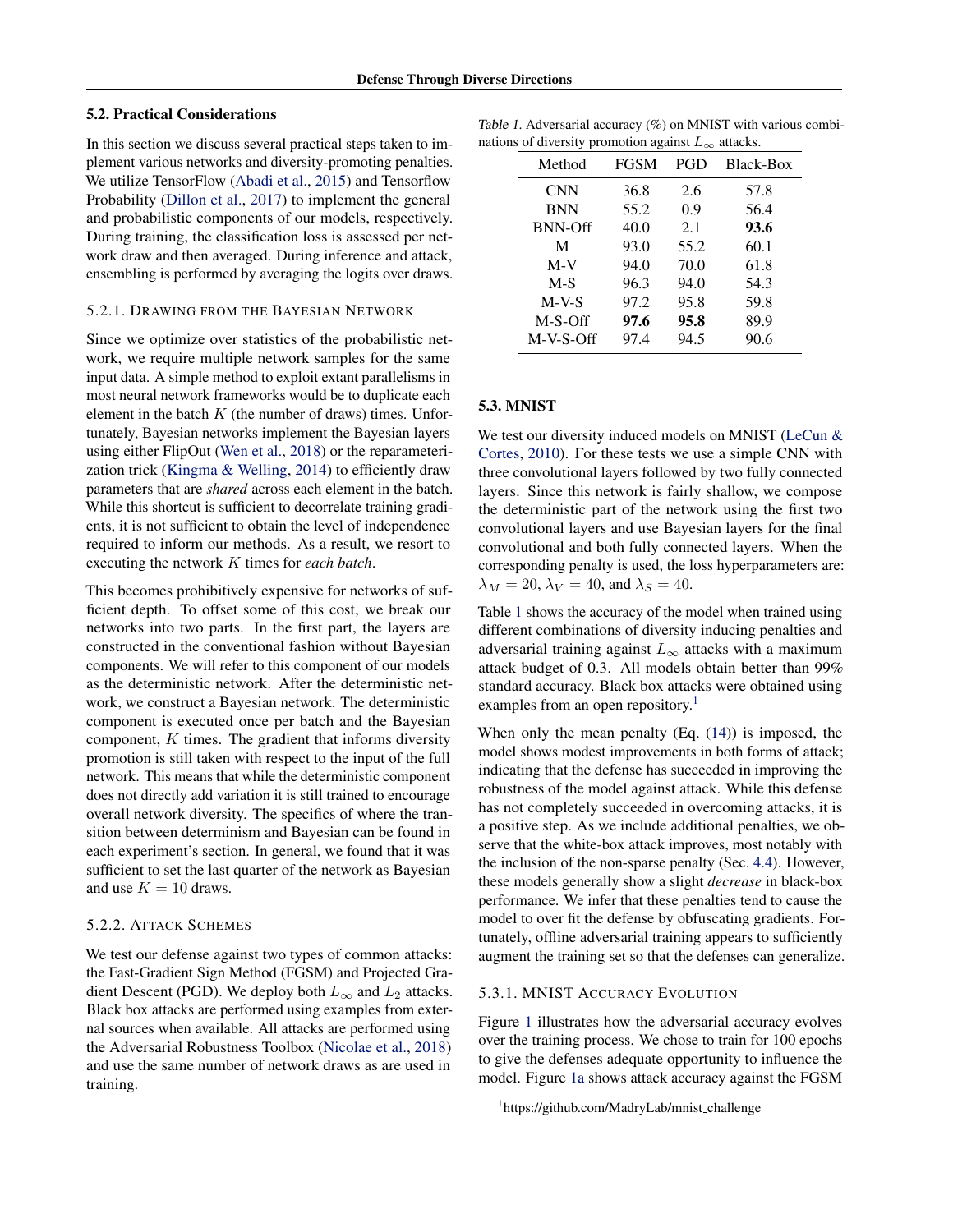<span id="page-6-0"></span>and Fig. 1b shows accuracy against PGD. Models trained with diversity promoting penalties are given in color and models without are given in gray-scale. Models supplemented with offline adversarially training have "+" symbols in addition to the matched colors to identify their training penalties. In both cases, attacks are generated using the *test* set against the current model state. These figures provide some insight into how the defense is instilled in the model as it is trained. The mean and variances penalties appear to slowly (but consistently) influence the model throughout the training process. These penalties seem to still be improving the adversarial accuracy against PGD attacks even after 100 epochs have elapsed, well after the standard accuracy has converged.

As speculated in Sec. [4.4,](#page-4-0) the non-sparse penalty appears to give the model greater flexibility and is easier to learn. This quick increase and the disparity between white and black box performance in Table [1](#page-5-0) may indicate that the penalty is prone to causing the defense to over fit by obfuscating gradients. However, this is assuaged with the use of offline adversarial training. All models converged to a standard accuracy of 99% within the first two epochs.



(b) PGD  $L_{\infty} \varepsilon = 0.3$ 

Figure 1. Evolving white box attack accuracy after each epoch.

# 5.4. CIFAR-10

In this section, we evaluate our proposed diversity inducing penalties on the CIFAR-10 dataset [\(Krizhevsky et al.\)](#page-9-0). The backbone network is VGG16. A Bayesian version of VGG16 is built by replacing the last convolutional block

Table 2. Adversarial accuracy (%) under  $L_{\infty}$  white and black box attacks on CIFAR-10 with various methods of diversity promotion.

|      |      |      | . .       |
|------|------|------|-----------|
| Std. | FGSM | PGD  | Black-Box |
| 90.4 | 14.4 | 5.9  | 58.0      |
| 89.1 | 12.9 | 5.6  | 24.5      |
| 85.8 | 58.8 | 57.0 | 84.3      |
| 90.1 | 14.2 | 6.1  | 64.1      |
| 87.1 | 19.6 | 10.2 | 55.5      |
| 88.4 | 50.2 | 47.7 | 55.2      |
| 88.7 | 56.6 | 60.2 | 55.1      |
| 86.3 | 73.1 | 72.3 | 84.8      |
| 85.7 | 73.8 | 63.8 | 83.4      |
|      |      |      |           |

Table 3. Comparison of accuracy (%) under PGD attack with different budget. Results for "Adv-CNN" and "Adv-BNN," representing adversarially trained CNN and BNN, are from [\(Liu et al.,](#page-9-0) [2018b\)](#page-9-0).

| $\alpha$ . $\alpha$ . $\alpha$ . $\alpha$ . $\alpha$ . $\alpha$ . $\alpha$ . $\alpha$ . $\alpha$ . $\alpha$ . $\alpha$ . $\alpha$ . $\alpha$ . $\alpha$ . $\alpha$ . $\alpha$ . $\alpha$ . $\alpha$ . $\alpha$ . $\alpha$ . $\alpha$ . $\alpha$ . $\alpha$ . $\alpha$ . $\alpha$ . $\alpha$ . $\alpha$ . $\alpha$ . $\alpha$ . $\alpha$ . $\alpha$ . $\alpha$ |      |       |       |       |      |
|---------------------------------------------------------------------------------------------------------------------------------------------------------------------------------------------------------------------------------------------------------------------------------------------------------------------------------------------------------------|------|-------|-------|-------|------|
| Method/Budget                                                                                                                                                                                                                                                                                                                                                 | 0.0  | 0.015 | 0.035 | 0.055 | 0.07 |
| Adv-CNN                                                                                                                                                                                                                                                                                                                                                       | 80.3 | 58.3  | 31.1  | 15.5  | 10.3 |
| Adv-BNN                                                                                                                                                                                                                                                                                                                                                       | 79.7 | 68.7  | 45.4  | 26.9  | 18.6 |
| $M-S$                                                                                                                                                                                                                                                                                                                                                         | 88.4 | 61.3  | 47.8  | 39.8  | 34.3 |
| BVGG16-Off                                                                                                                                                                                                                                                                                                                                                    | 85.8 | 58.2  | 57.8  | 57.3  | 57.3 |
| $M-S-Off$                                                                                                                                                                                                                                                                                                                                                     | 86.3 | 73.2  | 73.1  | 73.0  | 73.0 |
|                                                                                                                                                                                                                                                                                                                                                               |      |       |       |       |      |

and the fully connected layers with variational alternatives. When training with our proposed penalties, we use the hyparameters:  $\lambda_M = 10$  and  $\lambda_S = 20$ . We report the  $L_{\infty}$ attack with a budget of  $\varepsilon = 0.03$  here. PGD attack perform 40 gradient updates with a step size 0.001. Refer to Sec. [6](#page-7-0) for ablation experiments on the attack budget. We report the black box attack accuracy using examples from an open repository.<sup>2</sup>

Table 2 demonstrates the accuracy of the defended models on CIFAR-10. The standard loss is included in the table since it varies across models. Given the marginal improvements in adversarial accuracy from the variance-based penalties, we forego their use in this case.

Unlike in the MNIST experiments, the mean penalty is insufficient to overcome white box attacks; however, it does offer improvements in the black box setting. Also unlike MNIST, these results do not indicate that our methods suffer from the obfuscated gradients problem as white box attacks are consistently more effective than black box attacks. The additional data augmentation from offline adversarial training further improves defense.

Table 3 juxtaposes several of our proposed defenses against results reported in [Liu et al.](#page-9-0) for several attack budgets. We observe that our method without any adversarial training maintains higher standard accuracy and shows improved robustness to higher attacks budgets. Surprisingly, we observe

<sup>&</sup>lt;sup>2</sup>https://github.com/MadryLab/cifar10\_challenge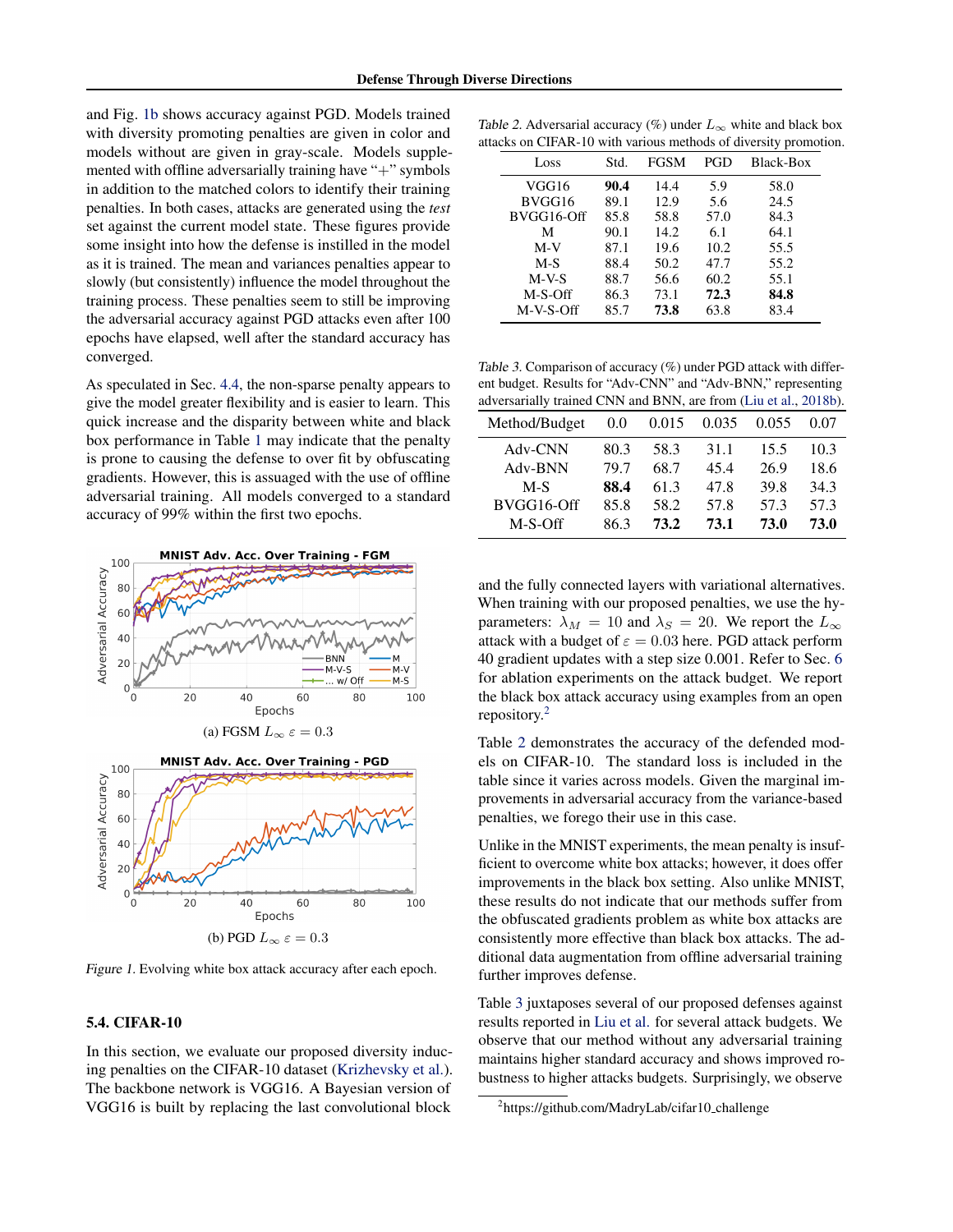<span id="page-7-0"></span>

Figure 2. Varying attack budgets with 40 step PGD attacks against MNIST defenses.



Figure 3. Varying attack budgets with 40 step PGD attacks against CIFAR-10 defenses.

that a Bayesian VGG16 with offline adversarial training obtains consistent accuracy above the other methods. We suspect this is because the adversarial examples used in offline training were constructed using PGD with 40 steps whereas the examples in ADV-BNN were defended using online training with 10 steps. Including our penalties consistently increases the performance of the offline model by approximately 15%.

# 6. Ablation

To test our defenses' efficacy under more diverse attack cases, we vary the PGD attack budget against models trained on MNIST and CIFAR-10. Figure 2 illustrates results from tests on MNIST and Fig. 3 from tests on CIFAR-10. Colors and symbols follow the same conventions as in Fig. [1.](#page-6-0)

Figures 2a and 3a demonstrates how the various models respond to increases in the attack budget of PGD  $L_{\infty}$  attacks. For  $L_{\infty}$  attacks against CIFAR-10, we compare against results reported in [\(Liu et al.,](#page-9-0) [2018b\)](#page-9-0) instead of a generic CNN or BNN as in other cases. Unsurprisingly, all the models show decreases in performance as the attack budget is increased. The best model consistently utilizes the mean and non-sparse penalized models with offline adversarial training. The inclusion of the variance penalty shows a slight improvement on MNIST but significantly worse performance on CIFAR-10. Against MNIST, the diversity penalties dramatically increase adversarial accuracy over offline training and likewise improve CIFAR-10 accuracy by

approximately 15%. The online adversarially trained models outperform diversity-based models that do not include the non-sparse penalty, but are consistently out-performed by models that do include the penalty.

Figures 2b and 3b uses  $L_2$  attacks but otherwise demonstrates the same variation as in Figs. 2b and 3a (changes in the attack budget of PGD). The most interesting feature is how well the mean penalty performs without any additional augmentations. It begins with the highest accuracy and is consistently higher than the model trained with the mean and non-sparse penalties and is primarily outperformed only by the full mean and non-sparse penalized models with offline training. Otherwise, the results are consistent with those found in the  $L_{\infty}$  study.

# 7. Discussion

We have demonstrated the efficacy of explicitly encouraging diversity of the output with respect to the input. On MNIST, we show that we can obtain strong adversarial robustness without the need for any form of adversarial training. In this case, our black box accuracy falls short of the white box accuracy, indicating we may be obfuscating gradients. Fortunately, the black box performance is still fair, which may mean that our method improves model robustness and obfuscates gradients. Including offline adversarial training in these models improves the black box accuracy so that it is on par with the white box accuracy. We suspect that the original MNIST training set is not diverse enough itself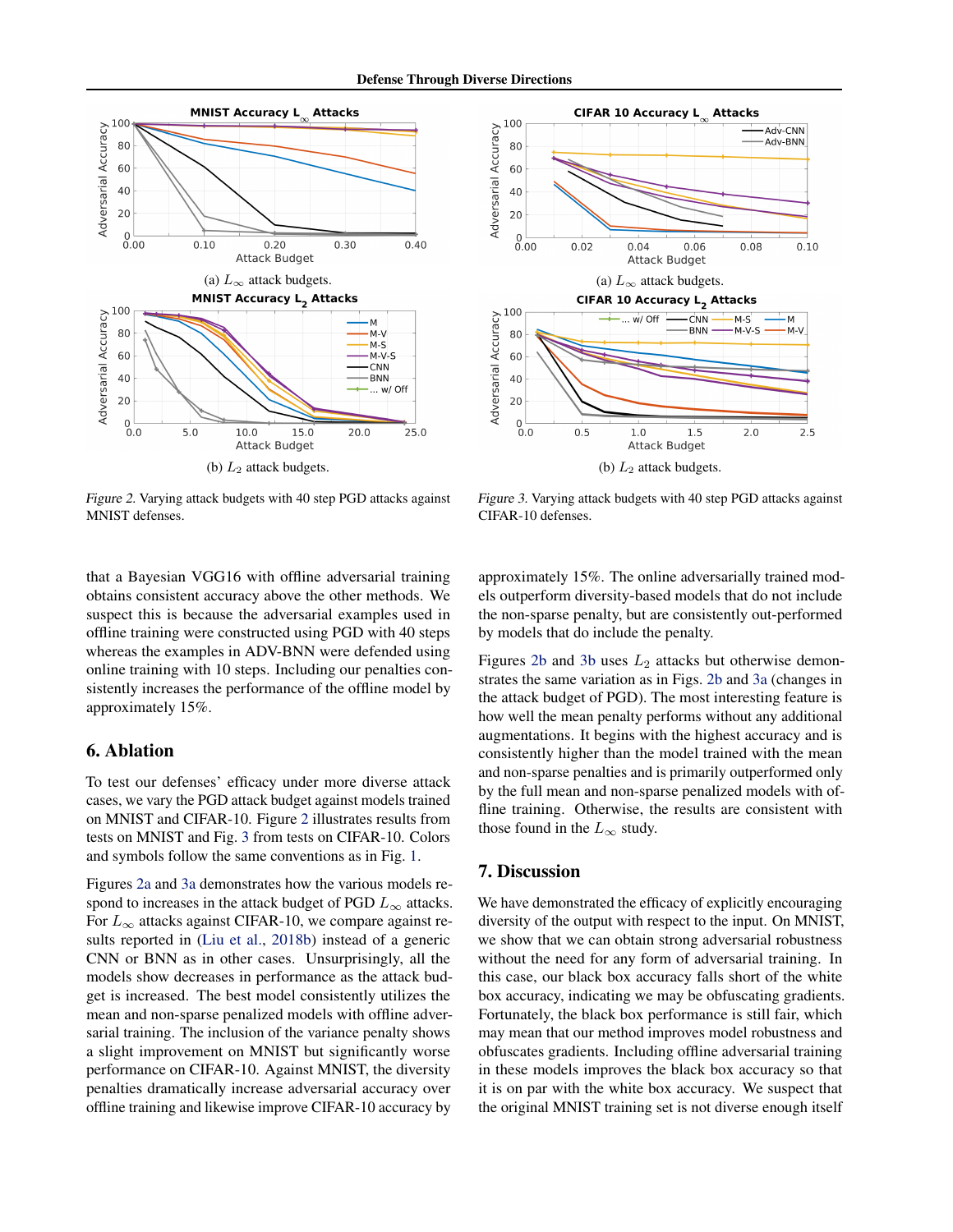<span id="page-8-0"></span>and that additional data or augmentations may be sufficient to prevent the defense from over fitting and obfuscating gradients.

Our results on CIFAR-10 are quite encouraging. We demonstrate that our method is capable of improving adversarial accuracy with only a small reduction in standard accuracy. These models do not appear to suffer from the obfuscated gradients problem: black box accuracy is consistently higher than white box performance. Further, the ablation studies show a consistent reduction in accuracy as attack strength is increased. Finally, our model compares favorably with other Bayesian defense mechanisms, achieving superior performance in most cases without any adversarial training. The added use of offline adversarial training improves our models' performance so that they are superior in all cases.

We speculate that it may be possible to further improve our defense results by including additional forms of standard augmentation, e.g. the addition of Gaussian noise, shifting, etc. Similarly, we performed only a small search for the hyperparameters of the diversity penalties,  $\lambda$ , and used them for all penalty combinations and regardless of the use of offline training. Additional gains may be possible by performing a finer-grained search over these parameters.

# 8. Conclusions

In this work, we built upon the Bayesian neural network framework and introduced a novel technique, namely Defense through Diverse Directions, to achieve strong adversarial robustness. This is a daunting task, where models that utilize the concept of randomness to combat adversarial attack were previously limited to adding random noise layers to the network [\(Liu et al.,](#page-9-0) [2018a\)](#page-9-0) or simply applying a Bayesian neural network to take advantage of the stochasticity of the weights [\(Liu et al.,](#page-9-0) [2018b\)](#page-9-0). To the best of our knowledge, this is the first attempt to attain adversarial robustness through explicitly requiring the network to maintain and evenly distribute expected and sensible uncertainty with respect to input covariates, achieved by the various penalty terms we introduce. Without the need for online adversarial training, we demonstrate the effectiveness and robustness of our approach by achieving the strong adversarial (after-attack) accuracies on various datasets against different adversarial attacks.

# Acknowledgements

This work was supported in part by NIH 1R01AA026879- 01A1, NSF 1801494 grants and by the National Security Agency under Award No. H9823018D0008. We would like to thank Patrick Emmanuel and Stephen Ashurst for helpful discussions and computational assistance.

### References

- Abadi, M., Agarwal, A., Barham, P., Brevdo, E., Chen, Z., Citro, C., Corrado, G. S., Davis, A., Dean, J., Devin, M., Ghemawat, S., Goodfellow, I., Harp, A., Irving, G., Isard, M., Jia, Y., Jozefowicz, R., Kaiser, L., Kudlur, M., Levenberg, J., Mané, D., Monga, R., Moore, S., Murray, D., Olah, C., Schuster, M., Shlens, J., Steiner, B., Sutskever, I., Talwar, K., Tucker, P., Vanhoucke, V., Vasudevan, V., Viegas, F., Vinyals, O., Warden, P., Watten- ´ berg, M., Wicke, M., Yu, Y., and Zheng, X. TensorFlow: Large-scale machine learning on heterogeneous systems, 2015. URL <http://tensorflow.org/>. Software available from tensorflow.org.
- Athalye, A., Carlini, N., and Wagner, D. Obfuscated gradients give a false sense of security: Circumventing defenses to adversarial examples. *arXiv preprint arXiv:1802.00420*, 2018.
- Blundell, C., Cornebise, J., Kavukcuoglu, K., and Wierstra, D. Weight uncertainty in neural networks. *arXiv preprint arXiv:1505.05424*, 2015.
- Buckman, J., Roy, A., Raffel, C., and Goodfellow, I. Thermometer encoding: One hot way to resist adversarial examples. 2018.
- Carlini, N. and Wagner, D. Towards evaluating the robustness of neural networks. In *2017 ieee symposium on security and privacy (sp)*, pp. 39–57. IEEE, 2017.
- Cisse, M., Bojanowski, P., Grave, E., Dauphin, Y., and ´ Usunier, N. Parseval networks: Improving robustness to adversarial examples. In *ICML*, 2017.
- Das, N., Shanbhogue, M., Chen, S.-T., Hohman, F., Chen, L., Kounavis, M. E., and Chau, D. H. Keeping the bad guys out: Protecting and vaccinating deep learning with jpeg compression. *arXiv preprint arXiv:1705.02900*, 2017.
- Devlin, J., Chang, M.-W., Lee, K., and Toutanova, K. Bert: Pre-training of deep bidirectional transformers for language understanding. *arXiv preprint arXiv:1810.04805*, 2018.
- Dhillon, G. S., Azizzadenesheli, K., Lipton, Z. C., Bernstein, J., Kossaifi, J., Khanna, A., and Anandkumar, A. Stochastic activation pruning for robust adversarial defense. *arXiv preprint arXiv:1803.01442*, 2018.
- Dillon, J. V., Langmore, I., Tran, D., Brevdo, E., Vasudevan, S., Moore, D., Patton, B., Alemi, A., Hoffman, M. D., and Saurous, R. A. Tensorflow distributions. *CoRR*, abs/1711.10604, 2017. URL [http://arxiv.org/](http://arxiv.org/abs/1711.10604) [abs/1711.10604](http://arxiv.org/abs/1711.10604).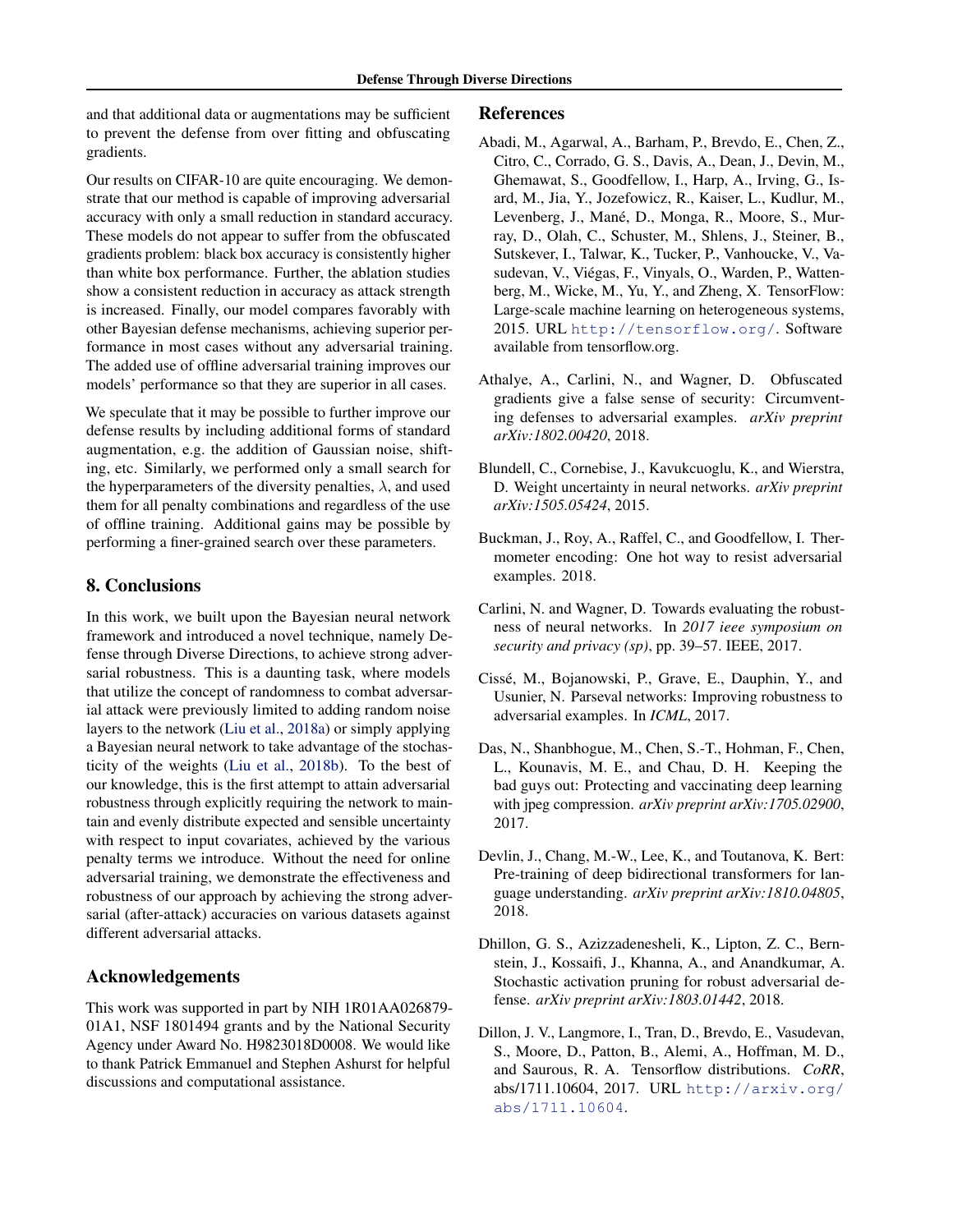- <span id="page-9-0"></span>Elsayed, G., Shankar, S., Cheung, B., Papernot, N., Kurakin, A., Goodfellow, I., and Sohl-Dickstein, J. Adversarial examples that fool both computer vision and time-limited humans. In *Advances in Neural Information Processing Systems*, pp. 3910–3920, 2018.
- Goodfellow, I. J., Shlens, J., and Szegedy, C. Explaining and harnessing adversarial examples. *arXiv preprint arXiv:1412.6572*, 2014.
- Guo, C., Rana, M., Cisse, M., and Van Der Maaten, L. Countering adversarial images using input transformations. *arXiv preprint arXiv:1711.00117*, 2017.
- Hazan, T., Papandreou, G., and Tarlow, D. *Perturbations, Optimization, and Statistics*. MIT Press, 2016.
- He, K., Zhang, X., Ren, S., and Sun, J. Deep residual learning for image recognition. In *Proceedings of the IEEE conference on computer vision and pattern recognition*, pp. 770–778, 2016.
- Hornik, K., Stinchcombe, M. B., and White, H. Multilayer feedforward networks are universal approximators. *Neural Networks*, 2(5):359–366, 1989. URL [http://dblp.uni-trier.de/db/journals/](http://dblp.uni-trier.de/db/journals/nn/nn2.html#HornikSW89) [nn/nn2.html#HornikSW89](http://dblp.uni-trier.de/db/journals/nn/nn2.html#HornikSW89).
- Kingma, D. P. and Welling, M. Auto-encoding variational bayes. In Bengio, Y. and LeCun, Y. (eds.), *2nd International Conference on Learning Representations, ICLR 2014, Banff, AB, Canada, April 14-16, 2014, Conference Track Proceedings*, 2014. URL [http://arxiv.org/](http://arxiv.org/abs/1312.6114) [abs/1312.6114](http://arxiv.org/abs/1312.6114).
- Krizhevsky, A., Nair, V., and Hinton, G. Cifar-10 (canadian institute for advanced research). URL [http://www.](http://www.cs.toronto.edu/~kriz/cifar.html) [cs.toronto.edu/˜kriz/cifar.html](http://www.cs.toronto.edu/~kriz/cifar.html).
- LeCun, Y. and Cortes, C. MNIST handwritten digit database. 2010. URL [http://yann.lecun.com/](http://yann.lecun.com/exdb/mnist/) [exdb/mnist/](http://yann.lecun.com/exdb/mnist/).
- Liu, X., Cheng, M., Zhang, H., and Hsieh, C.-J. Towards robust neural networks via random self-ensemble. In *Proceedings of the European Conference on Computer Vision (ECCV)*, pp. 369–385, 2018a.
- Liu, X., Li, Y., Wu, C., and Hsieh, C.-J. Adv-bnn: Improved adversarial defense through robust bayesian neural network. *arXiv preprint arXiv:1810.01279*, 2018b.
- Liu, Y., Chen, X., Liu, C., and Song, D. Delving into transferable adversarial examples and black-box attacks. *arXiv preprint arXiv:1611.02770*, 2016.
- Madry, A., Makelov, A., Schmidt, L., Tsipras, D., and Vladu, A. Towards deep learning models resistant to

adversarial attacks. *arXiv preprint arXiv:1706.06083*, 2017.

- Moosavi-Dezfooli, S.-M., Fawzi, A., and Frossard, P. Deepfool: a simple and accurate method to fool deep neural networks. In *Proceedings of the IEEE conference on computer vision and pattern recognition*, pp. 2574–2582, 2016.
- Nicolae, M.-I., Sinn, M., Tran, M. N., Buesser, B., Rawat, A., Wistuba, M., Zantedeschi, V., Baracaldo, N., Chen, B., Ludwig, H., Molloy, I., and Edwards, B. Adversarial robustness toolbox v1.1.0. *CoRR*, 1807.01069, 2018. URL <https://arxiv.org/pdf/1807.01069>.
- Pang, T., Xu, K., Du, C., Chen, N., and Zhu, J. Improving adversarial robustness via promoting ensemble diversity. *CoRR*, abs/1901.08846, 2019. URL [http://arxiv.](http://arxiv.org/abs/1901.08846) [org/abs/1901.08846](http://arxiv.org/abs/1901.08846).
- Papernot, N., McDaniel, P., Jha, S., Fredrikson, M., Celik, Z. B., and Swami, A. The limitations of deep learning in adversarial settings. In *2016 IEEE European symposium on security and privacy (EuroS&P)*, pp. 372–387. IEEE, 2016.
- Ross, A. S. and Doshi-Velez, F. Improving the adversarial robustness and interpretability of deep neural networks by regularizing their input gradients. In *Thirty-second AAAI conference on artificial intelligence*, 2018.
- Sharif, M., Bauer, L., and Reiter, M. K. n-ML: Mitigating adversarial examples via ensembles of topologically manipulated classifiers.
- Sharma, Y. and Chen, P.-Y. Attacking the madry defense model with l 1-based adversarial examples. *arXiv preprint arXiv:1710.10733*, 2017.
- Silver, D., Huang, A., Maddison, C. J., Guez, A., Sifre, L., Van Den Driessche, G., Schrittwieser, J., Antonoglou, I., Panneershelvam, V., Lanctot, M., et al. Mastering the game of go with deep neural networks and tree search. *nature*, 529(7587):484, 2016.
- Silver, D., Schrittwieser, J., Simonyan, K., Antonoglou, I., Huang, A., Guez, A., Hubert, T., Baker, L., Lai, M., Bolton, A., et al. Mastering the game of go without human knowledge. *Nature*, 550(7676):354–359, 2017.
- Song, Y., Kim, T., Nowozin, S., Ermon, S., and Kushman, N. Pixeldefend: Leveraging generative models to understand and defend against adversarial examples. *arXiv preprint arXiv:1710.10766*, 2017.
- Tramer, F., Kurakin, A., Papernot, N., Goodfellow, I., ` Boneh, D., and McDaniel, P. Ensemble adversarial training: Attacks and defenses. *arXiv preprint arXiv:1705.07204*, 2017a.